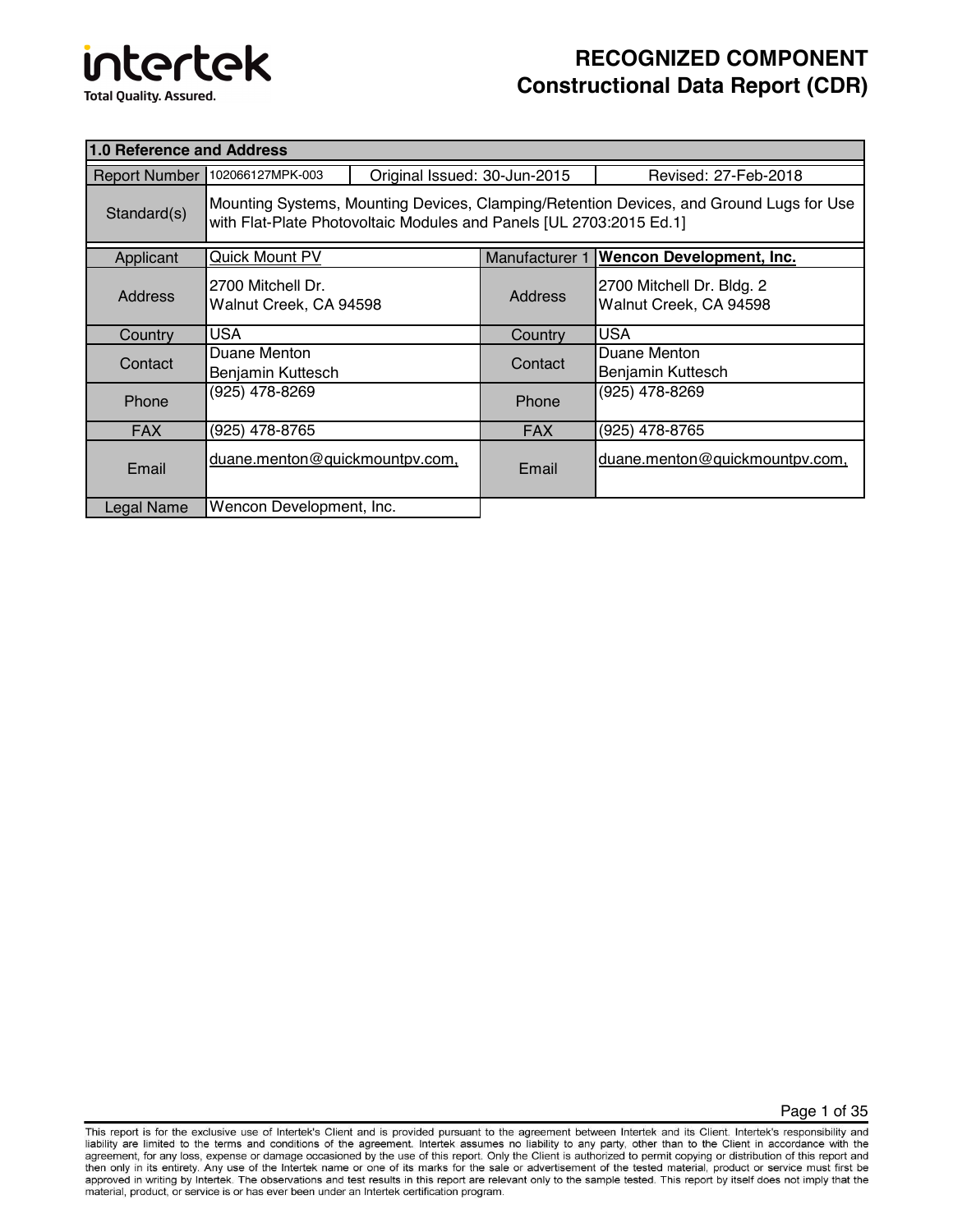| 2.0 Product Description |                                                                                                                                                                                                                                                                                                                                                                                                                                                                                                                                                                                                                                                                                                                                                                                                                                                                                                                                                                                                                                                                                                                                                                                                                                                                                                                                                                                                                                                                                                                                                                                                                                                                                                                                                                                                              |  |
|-------------------------|--------------------------------------------------------------------------------------------------------------------------------------------------------------------------------------------------------------------------------------------------------------------------------------------------------------------------------------------------------------------------------------------------------------------------------------------------------------------------------------------------------------------------------------------------------------------------------------------------------------------------------------------------------------------------------------------------------------------------------------------------------------------------------------------------------------------------------------------------------------------------------------------------------------------------------------------------------------------------------------------------------------------------------------------------------------------------------------------------------------------------------------------------------------------------------------------------------------------------------------------------------------------------------------------------------------------------------------------------------------------------------------------------------------------------------------------------------------------------------------------------------------------------------------------------------------------------------------------------------------------------------------------------------------------------------------------------------------------------------------------------------------------------------------------------------------|--|
| Product                 | Accessory Frame Bracket installed using QMAFBU Installation Instructions, Feb-2018, Rev 2                                                                                                                                                                                                                                                                                                                                                                                                                                                                                                                                                                                                                                                                                                                                                                                                                                                                                                                                                                                                                                                                                                                                                                                                                                                                                                                                                                                                                                                                                                                                                                                                                                                                                                                    |  |
| <b>Brand name</b>       | <b>Accessory Frame Bracket</b>                                                                                                                                                                                                                                                                                                                                                                                                                                                                                                                                                                                                                                                                                                                                                                                                                                                                                                                                                                                                                                                                                                                                                                                                                                                                                                                                                                                                                                                                                                                                                                                                                                                                                                                                                                               |  |
| Description             | The product covered by this report is the "Accessory Frame Bracket" from Quick Mount PV.<br>The Accessory Frame Bracket is used to mount module level electronics to standard PV<br>module frames. The Accessory Frame Bracket provides a mounting option for the module level<br>electronic to the module frame for Quick Mount PV's Quick Rack rail-free solar mounting<br>system, as well as other rail-less racking systems, ground-mounted and ballasted systems.<br>The Accessory Frame Bracket is used to mount and bond a module level electronic to a PV<br>module that complies with UL 1703 when used with a module level electronic and PV module<br>that has been evaluated for grounding and/ or mounting in compliance with the instructions<br>provided.<br>Accessory Frame Bracket Assembly bonds the module level electronic with bonding pins that<br>pierce the module frame and module level electronics case when the bracket attachment bolts<br>are torqued to 13 ft-lbs using the provided serrated flange bolt. The Accessory Frame Bracket<br>assembly is made from 5000 series aluminum, including 18-8 stainless steel hardware with 316<br>stainless steel bonding pins. The module frame must be grounded by a UL2703 racking<br>system, e.g. Quick Rack rail free racking system from Quick Mount PV. The system is to be<br>installed in accordance with the latest National Electrical Code, ANSI/NFPA 70, including NEC<br>250: Grounding and Bonding, and NEC 690: Solar Photovoltaic Systems. Any local electrical<br>codes must be adhered in addition to the national electrical codes. System maximum series<br>fuse rating shall not exceed 20 Amps.<br>The Accessory Frame Bracket have only been tested for bonding only and no mechanical load<br>was performed. |  |
| <b>Models</b>           | QMAFB Accessory Frame Bracket and QMAFBU Accessory Frame Bracket.                                                                                                                                                                                                                                                                                                                                                                                                                                                                                                                                                                                                                                                                                                                                                                                                                                                                                                                                                                                                                                                                                                                                                                                                                                                                                                                                                                                                                                                                                                                                                                                                                                                                                                                                            |  |
| <b>Model Similarity</b> | QMAFB and QMAFBU are very similar in construction, the only difference is that the QMAFBU<br>uses a Universal Accessory Frame Clamp (part number 3225).                                                                                                                                                                                                                                                                                                                                                                                                                                                                                                                                                                                                                                                                                                                                                                                                                                                                                                                                                                                                                                                                                                                                                                                                                                                                                                                                                                                                                                                                                                                                                                                                                                                      |  |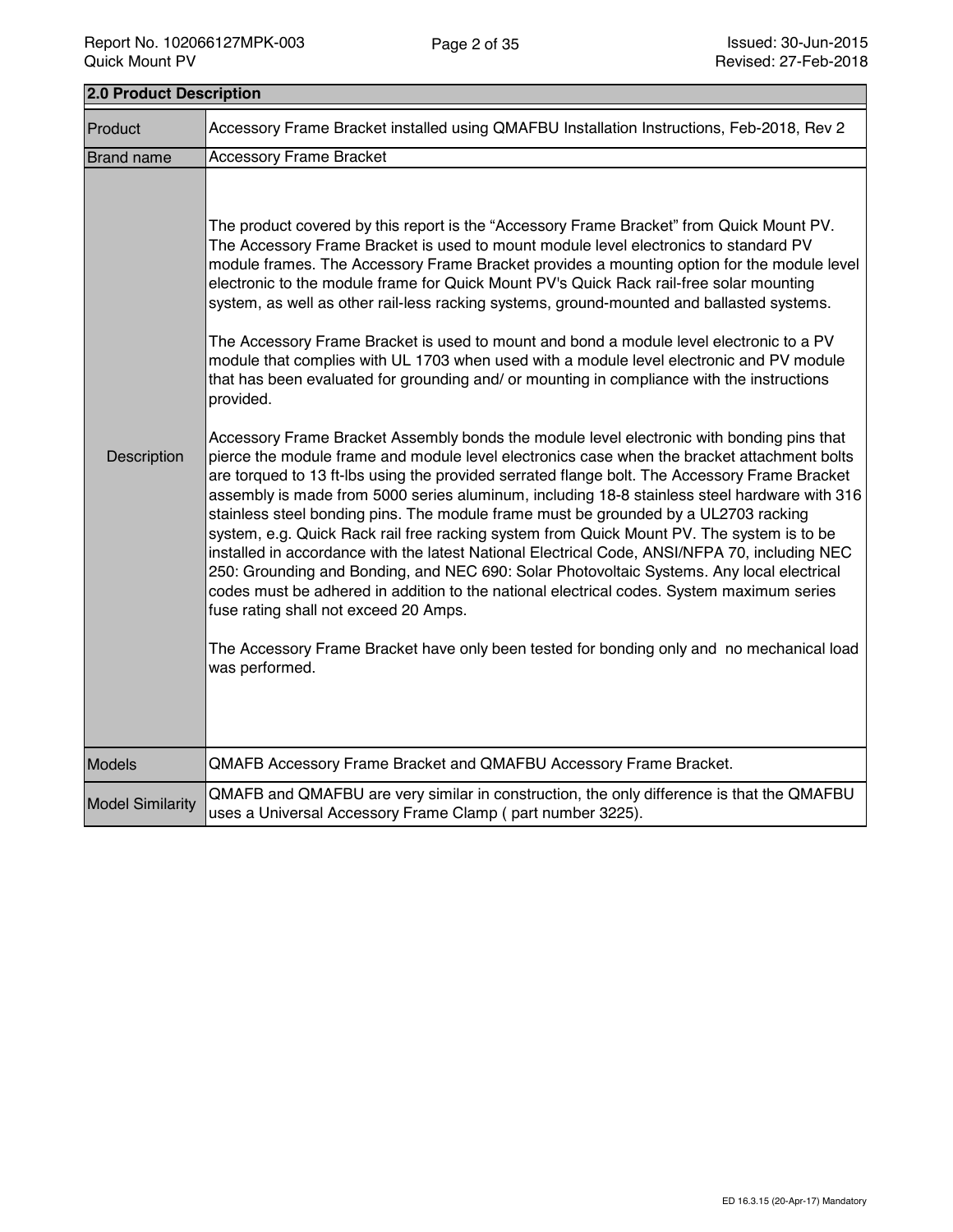| 2.0 Product Description        |                                                                                                                                                                                                                                                                                                                                                                                                                                                                                                                                                                                                                                                                                                                                                                             |
|--------------------------------|-----------------------------------------------------------------------------------------------------------------------------------------------------------------------------------------------------------------------------------------------------------------------------------------------------------------------------------------------------------------------------------------------------------------------------------------------------------------------------------------------------------------------------------------------------------------------------------------------------------------------------------------------------------------------------------------------------------------------------------------------------------------------------|
| Ratings                        | Maximum Series Fuse Rating: 20A<br>Torque for Accessory Frame Bracket: 15 ft-lbs<br>See section 7.0 illustraction #1 for a complete list of PV modules and module level power<br>electronics evaluated with these racking systems                                                                                                                                                                                                                                                                                                                                                                                                                                                                                                                                           |
|                                | The product covered in this report is not a complete UL 2703 listed racking system. The<br>Accessory Frame Brackets is intended for use with a UL 2703 listed racking system.<br>Consideration should be given to the following when the component is used in or with another<br>(Typical Conditions of Acceptability to be considered for recognized component products<br>follow:)                                                                                                                                                                                                                                                                                                                                                                                        |
| Conditions of<br>Acceptability | 1. Complete racking system must be grounded and bonded to the required UL 2703.<br>2. Module frame section meet requirements outlined in illustration No. 2.<br>3. Installed with evaluated PV module and module level electronic outlined in ratings above.<br>4. The module frame must be grounded using a UL 2703 listed racking system, e.g. the Quick<br>Rack rail free racking system from Quick Mount PV. The system is to be installed in<br>accordance with the latest National Electrical Code, ANSI/NFPA 70, including NEC 250:<br>Grounding and Bonding, and NEC 690: Solar Photovoltaic Systems. Any local electrical codes<br>must be adhered in addition to the national electrical codes.<br>5. System maximum series fuse rating shall not exceed 20 Amps. |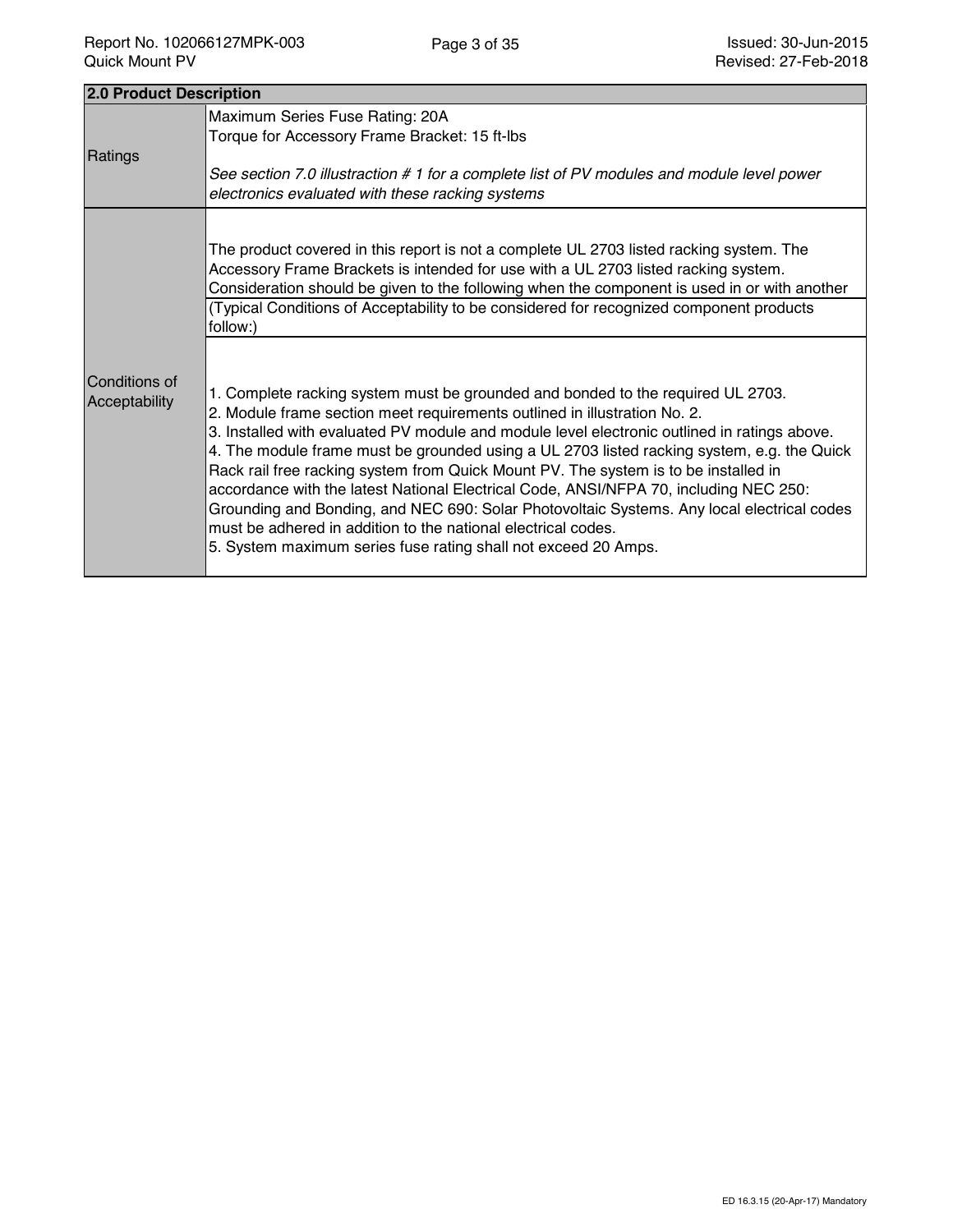### **7.0 Illustrations**

**Illustration 1**- List of PV modules and Module Level Power Electronics evaluated with these racking systems

|                                                   | Module Level Power Electronics Tested with QMAFB or QMAFBU Accessory Frame Bracket                                                                                                                                                                                                                                                                                 |  |
|---------------------------------------------------|--------------------------------------------------------------------------------------------------------------------------------------------------------------------------------------------------------------------------------------------------------------------------------------------------------------------------------------------------------------------|--|
| <b>Manufacturer</b>                               | <b>Part No</b>                                                                                                                                                                                                                                                                                                                                                     |  |
| SolarEdge                                         | P300, P320, P400, P405, P600, P700                                                                                                                                                                                                                                                                                                                                 |  |
|                                                   | PV Modules frames tested for bonding only                                                                                                                                                                                                                                                                                                                          |  |
| <b>Model Tested</b><br><b>Module manufacturer</b> |                                                                                                                                                                                                                                                                                                                                                                    |  |
| Suniva Optimus                                    | OPT <sub>60</sub>                                                                                                                                                                                                                                                                                                                                                  |  |
|                                                   | Module Level Power Electronics Evaluated with QMAFB or QMAFBU Accessory Frame Bracket                                                                                                                                                                                                                                                                              |  |
| <b>Manufacturer</b>                               | <b>Part No</b>                                                                                                                                                                                                                                                                                                                                                     |  |
| SolarEdge                                         | P370, P730, P800s, P800p                                                                                                                                                                                                                                                                                                                                           |  |
|                                                   | PV Modules added based on evaluation for bonding only                                                                                                                                                                                                                                                                                                              |  |
|                                                   | (List of evaluated and approved modules and module level electronics for use with Accessory Frame<br>Bracket)                                                                                                                                                                                                                                                      |  |
| <b>Module manufacturer</b>                        | <b>Model numbers</b>                                                                                                                                                                                                                                                                                                                                               |  |
|                                                   | Note: Module wattage is represented by XXX in product codes                                                                                                                                                                                                                                                                                                        |  |
| <b>BenQ Green Triplex</b>                         | PM060M02-XXX, PM060P00-XXX,<br>PM245P00-XXX, PM250M01-XXX,<br>PM245P03-XXX, PM060M02-Plus-XXX                                                                                                                                                                                                                                                                      |  |
| <b>ET Solar</b>                                   | ET-P660BB, ET-P660WB, ET-P660WW,<br>ET-M660BB, ET-M660WW, ET-M672WW,<br>ET-M672BB, ETP672BB, Anti-glare                                                                                                                                                                                                                                                            |  |
| LG Solar                                          | LGXXXS1C-G3, LGXXXS1C-A3, LGXXXS1C-B3, LGXXXS1K-G3,<br>LGXXXS1K-A3, LGXXXS1K-B3, LGXXXS1C-G4, LGXXXN1C-G3,<br>LGXXXN1C-A3, LGXXXN1C-B3, LGXXXN1K-G4, LGXXXN1C-G4,<br>LGxxxN2W-G4, LGXXXN2T-A4, LGXXXN2W-B3, LGxxxQ1C-A5,<br>LGxxxE1C-A5, LGxxxN1K-A5, LGxxxN1C-A5, LGxxxS1C-A5,<br>LGxxxQ1K-A5, LGxxxE1K-A5, LGXXXQ1K-A5, LGXXXA1C-A5,<br>LGXXXN2T-A5, LGXXXN2W-A5 |  |
| <b>Trina Solar</b>                                | TSM-XXX-PA05.05, TSM-XXX-PA05.08, TSM-XXX-PD05.05, TSM-<br>XXX-PD05.08, TSM-XXX-PD14, TSM-DD05A.08(II), TSMDD05A.<br>05(II), TSM-DD05A(II), TSM-PD05.08, TSM-PD05.05, TSM-<br>PD05.08, TSM-PD05.05, TSM-PD05.10, TSM-DD05.08,<br>TSM-PD14, TSM-PE14A, TSM-DD14A(II) STD MONO, TSM-<br>DD14A(II) PERC MONO, TSM-DE14A(II) STD MONO, TSM-<br>DE14A(II) PERC MONO     |  |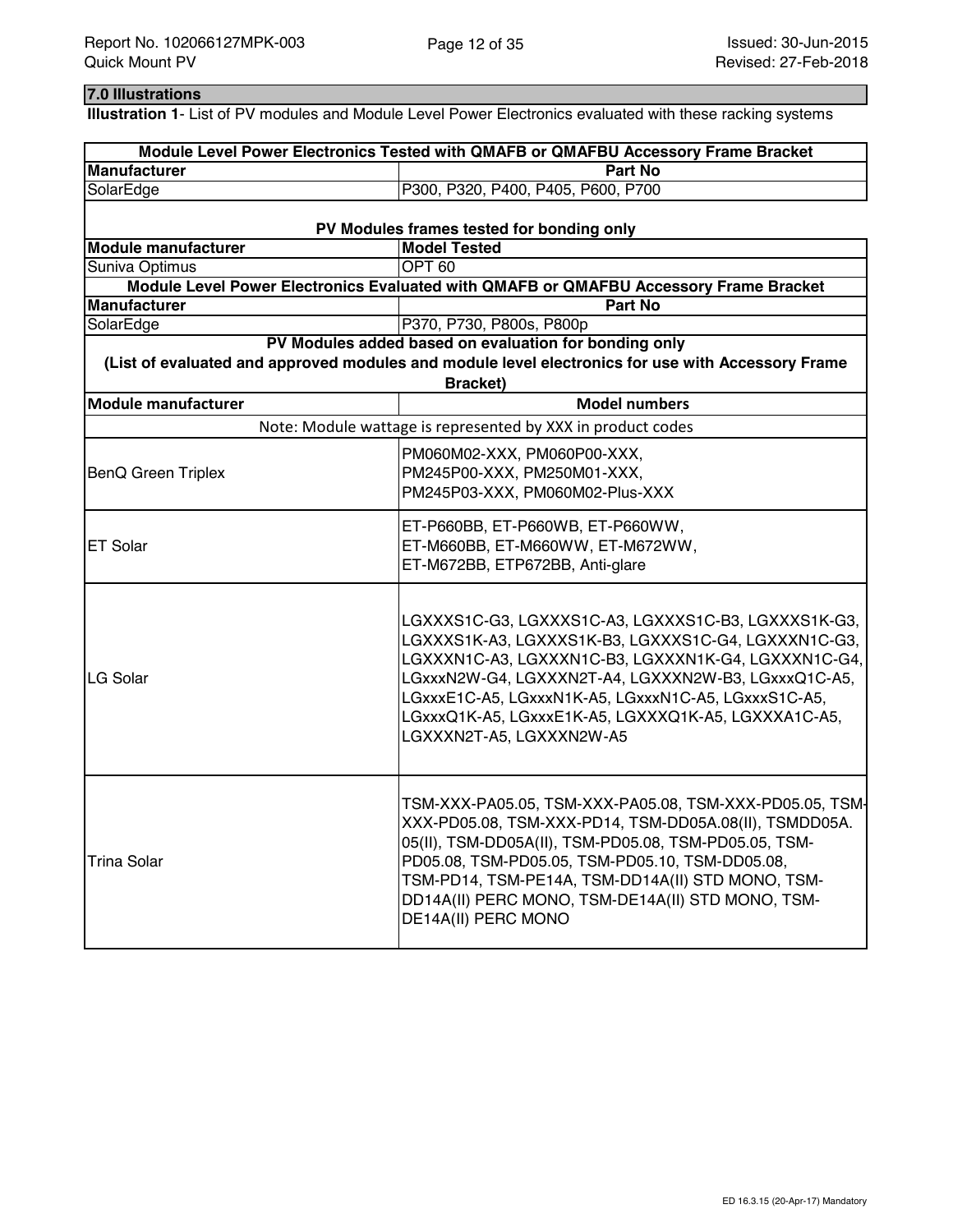#### **7.0 Illustrations**

**Illustration 1a**- List of PV modules and Module Level Power Electronics evaluated with these racking systems **Contd** 

| PV Modules added based on evaluation for bonding only                                                                |                                                                                                                                                                                                                                                                                                                                                                                               |  |  |
|----------------------------------------------------------------------------------------------------------------------|-----------------------------------------------------------------------------------------------------------------------------------------------------------------------------------------------------------------------------------------------------------------------------------------------------------------------------------------------------------------------------------------------|--|--|
| (List of evaluated and approved modules and module level electronics for use with Accessory Frame<br><b>Bracket)</b> |                                                                                                                                                                                                                                                                                                                                                                                               |  |  |
| <b>Module manufacturer</b>                                                                                           | <b>Model numbers</b>                                                                                                                                                                                                                                                                                                                                                                          |  |  |
|                                                                                                                      | Note: Module wattage is represented by XXX in product codes                                                                                                                                                                                                                                                                                                                                   |  |  |
| Yingli Solar YGE 60 Cell & YGE 72 Cell                                                                               | YLXXXP-29b 40mm, YLXXXP-29b 35mm, YLXXXP-29b 1500V,<br>YLXXXP-35b 1500V, YLXXXD-30b, YLXXXD-36b                                                                                                                                                                                                                                                                                               |  |  |
| Suniva                                                                                                               | Black OPT XXX-60-4-1B0, Silver OPT XXX-60-4-100,<br>MVX XXX-60-5-100, Black OPT XXX-60-4-1B1, Silver OPT XXX-<br>60-4-101, Black OPT XXX-60-4-1B1, Silver OPT XXX-60-4-101,<br>MVX XXX-60-5-800, MVX XXX-72-5-800                                                                                                                                                                             |  |  |
| Hanwha                                                                                                               | HSL60P6-PB-0-XXXT(W/B), HSL60P6-PB-4-XXXT(W/B),<br>HSL60P6-PB-1-XXX(W/B), HSL72S-4BB-1-XXXB, HSL60P6-PA-0-<br>XXXT (W/B), HSL60P6-PA-4-XXXT (W/B), HSL60P6-PB-2-XXXQ<br>(W/B), HSL60P6-PB-3-XXXQ (W/B), HSL72P6-PB-0-XXXT<br>(W/B), HSL72P6-PB-4-XXXT (W/B), HSL72P6-PB-1-XXX (W/B),<br>HSL72P6-PA-0-XXXT (W/B), HSL72P6-PA-4-XXXT (W/B),<br>HSL72P6-PB-2-XXXQ (W/B), HSL72P6-PB-3-XXXQ (W/B) |  |  |
| <b>Canadian Solar</b>                                                                                                | CS6P-XXXP, CS6P-XXXM, CS6P-XXXM All Black, CS6X-XXXP,<br>CS6P-XXXM All Black, CS6U-XXXP, CS6U-XXXM, CS6U-XXXP,<br>CS6U-XXXM, CS6U-XXXP (1500 V), CS6U-XXXM (1500 V),<br>CS3U-P, CS3U-MS, CS6K-XXXP, CS6K-XXXP (1500V), CS6K-<br>XXXM, CS6K-XXXM (1500 V), CS6KXXXM All Black, CS6K-<br>XXXMS, CS6K-XXXMS All Black, CS3K-P, CS3K-MS                                                           |  |  |
| Renesola                                                                                                             | JCXXXM-24/Bb, JXXXM-24/Bbv, JCXXXM-24/Bb, JCXXXM-<br>24/Bbh, JCXXXS-24/Bb, JCXXXF-24/Bb-b, JCXXXS-24/Bb-b,<br>JCXXXM-24/Bbs, JCXXXM-24/Bbw, JCXXXM-24/Abs, JCXXXM-<br>24/Abw                                                                                                                                                                                                                  |  |  |
| Hyundai Solar                                                                                                        | HIS-MXXXRG, HIS-SXXXRG, HIS-SXXXMF, HIS-MXXXMG, HIS-<br>SXXXMG, HIS-MXXXRI, HIS-SXXXRI, HIS-MXXXTI, HIS-SXXXTI,<br>HISMXXXMI, HIS-SXXXMI                                                                                                                                                                                                                                                      |  |  |
| <b>Mission Solar</b>                                                                                                 | MSExxxSQ5T, MSExxxSQ5K, MSExxxSO5T, MSExxxSO5K,<br>MSExxxSQ6S, MSExxxSQ4S, MSExxxSO6J, MSExxxSO4J,<br>MSExxxMM6J                                                                                                                                                                                                                                                                              |  |  |
| Panasonic                                                                                                            | VBHNxxxSA17, VBHNxxxSA11, VBHNxxxSA16, VBHNxxxSA16B,<br>VBHNxxxSA15, VBHNxxxSA15B, VBHNxxxKA01, VBHNxxxKA03,<br>VBHNxxxSA17                                                                                                                                                                                                                                                                   |  |  |
| JA Solar                                                                                                             | JAM6(K)-72-xxx/4BB, JAM6(K)-72-xxx/4BB, JAP6(K)-72-xxx/4BB,<br>JAM6(K)-72-xxx/PR, JAM6(L)-72-xxx/PR, JAP6-72-<br>xxx/4BB/RE                                                                                                                                                                                                                                                                   |  |  |
| Solaria                                                                                                              | PowerXT-xxxR-PX, PowerXT-xxxR-BX, PowerXT-xxxC-WX,<br>PowerXT-xxxC-BX                                                                                                                                                                                                                                                                                                                         |  |  |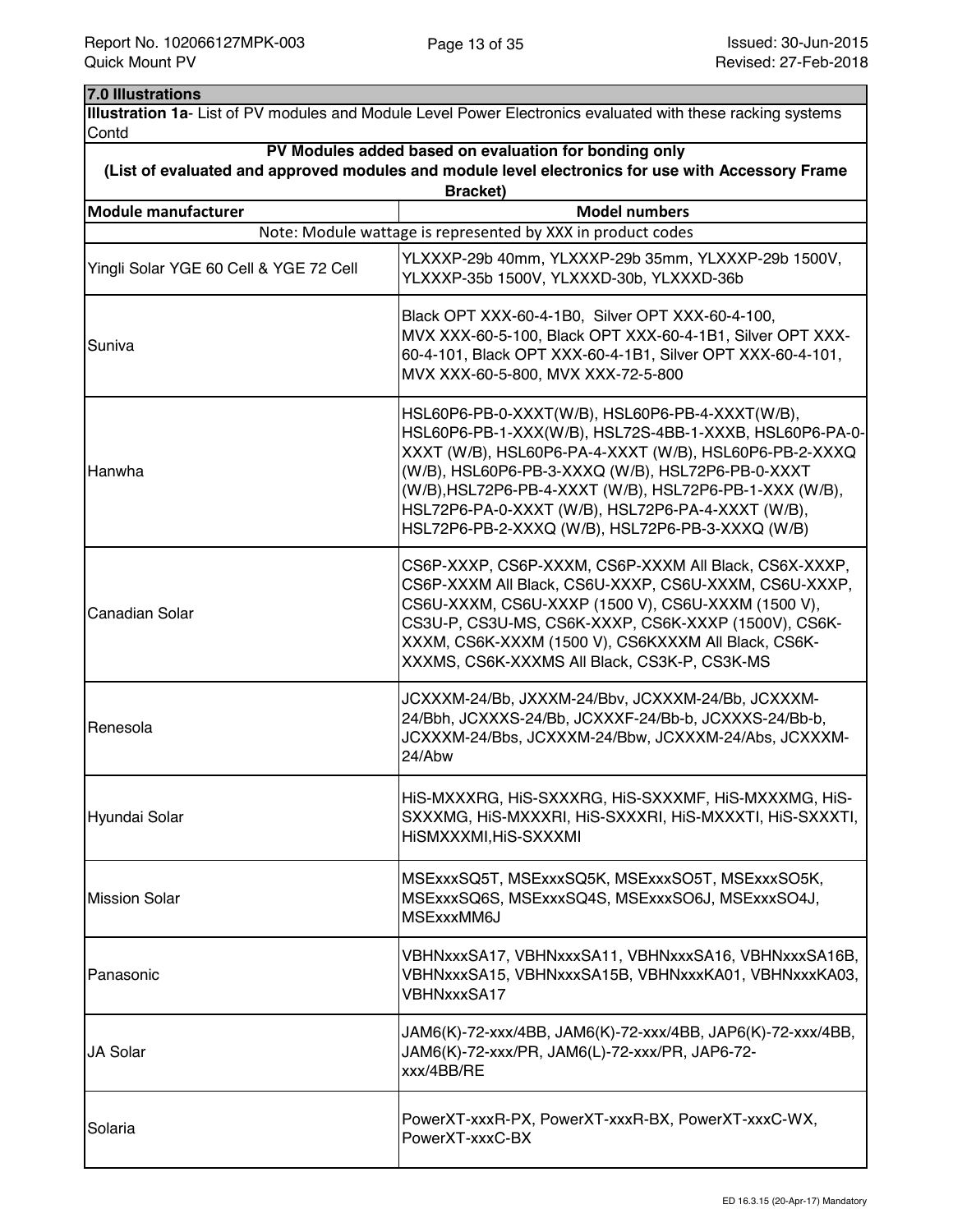| 7.0 Illustrations          |                                                                                                                                                                                                                                                                                                                                                                                                                                                                                                                                                                                                                                                                            |  |  |
|----------------------------|----------------------------------------------------------------------------------------------------------------------------------------------------------------------------------------------------------------------------------------------------------------------------------------------------------------------------------------------------------------------------------------------------------------------------------------------------------------------------------------------------------------------------------------------------------------------------------------------------------------------------------------------------------------------------|--|--|
|                            | Illustration 1b- List of PV modules and Module Level Power Electronics evaluated with these racking systems                                                                                                                                                                                                                                                                                                                                                                                                                                                                                                                                                                |  |  |
| Contd                      |                                                                                                                                                                                                                                                                                                                                                                                                                                                                                                                                                                                                                                                                            |  |  |
|                            | PV Modules added based on evaluation for bonding only                                                                                                                                                                                                                                                                                                                                                                                                                                                                                                                                                                                                                      |  |  |
|                            | (List of evaluated and approved modules and module level electronics for use with Accessory Frame                                                                                                                                                                                                                                                                                                                                                                                                                                                                                                                                                                          |  |  |
|                            | <b>Bracket)</b>                                                                                                                                                                                                                                                                                                                                                                                                                                                                                                                                                                                                                                                            |  |  |
| <b>Module manufacturer</b> | <b>Model numbers</b>                                                                                                                                                                                                                                                                                                                                                                                                                                                                                                                                                                                                                                                       |  |  |
|                            | Note: Module wattage is represented by XXX in product codes                                                                                                                                                                                                                                                                                                                                                                                                                                                                                                                                                                                                                |  |  |
| Phono Solar                | PSXXXP-20/U, PSXXXM-20/U, PSXXXP-24/T, PSXXXM-24/T                                                                                                                                                                                                                                                                                                                                                                                                                                                                                                                                                                                                                         |  |  |
| Q Cells                    | Q.PEAK-G3 XXX, Q.PEAK blk-G3 XXX, Q.PLUS-G3 XXX,<br>Q.PEAK DUO-G5 XXX, Q.PEAK DUO BLK-G5 XXX, Q.PEAK G4.1<br>XXX, Q.PEAK BLK-G4.1 XXX, Q.PEAK-G4.1/MAX XXX, Q.PEAK-<br>G4.1/TAA XXX, Q.PEAK BLK G4.1/TAA XXX, Q.PLUS G4 XXX,<br>Q.PLUS BFR G4.1 XXX, Q.PLUS BFR G4.1/MAX XXX, Q.PLUS<br>BFR G4.1/TAA XXX, Q.PRO G4 XXX, Q.PRO BFR G4 XXX,<br>Q.PRO BFR 4.1 XXX, Q.PRO BFR 4.3 XXX, Q.PRO EC-G4.4<br>XXX, B.LINE PLUS BFR G4.1 XXX, B.LINE PRO BFR G4.1 XXX,<br>G3, L-G4, L-G2, Q.PEAK L-G4.2 XXX, Q.PLUS L G4.1 XXX,<br>Q.PLUS L G4.2 XXX, Q.PRO L G4 XXX, Q.PRO L G4.1 XXX,<br>Q.PRO L G4.2 XXX, B.LINE PLUS L G4.2 XXX, B.LINE PRO L<br>G4.1 XXX, B.LINE PRO L G.4.2 XXX |  |  |
| SolarWorld Sun Module      | SWXXX POLY, SWXXX-MONO, SWXXX-MONO BLACK,<br>SWXXX-XL MONO BLACK, SWXXX POLY WOB, SWA protect<br>XXX duo, SWA protect XXX duo clear, SW XXX DUO, SWA XXX<br>MONO, SWA XXX MONO BLACK, SWA XXX POLY, SWA XXX-<br>MONO, SWA XXX-MONO BLACK, SW XXX XL-MONO, SW XXX<br>XL DUO, SWA XXX XL DUO, SWA XXX XL-MONO                                                                                                                                                                                                                                                                                                                                                                |  |  |
| Silfab Solar               | SLA-M-xxx, SLG-M-xxx, SLA-X-xxx, SLG-X-xxx, SLA-P-xxx, SLG-<br>P-xxx, SSA-M-xxx, SSG-M-xxx, SSA-P-xxx, SSG-P-xxx                                                                                                                                                                                                                                                                                                                                                                                                                                                                                                                                                           |  |  |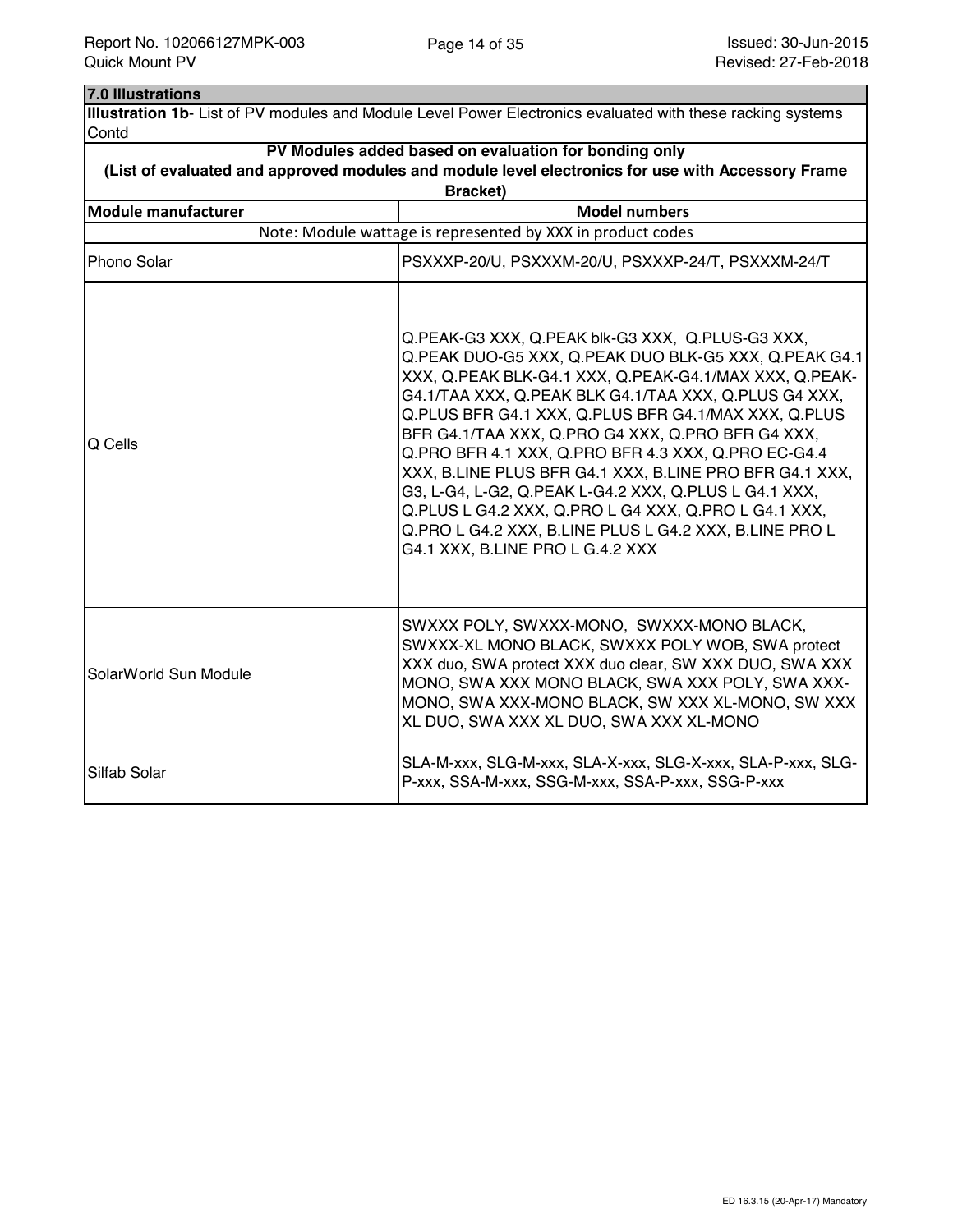### **7.0 Illustrations**

**Illustration 1c**- List of PV modules and Module Level Power Electronics evaluated with these racking systems **Contd** 

| PV Modules added based on evaluation for bonding only                                             |                                                                                                                                                                                                                                                                                                                                                                                                                                                                                 |  |  |
|---------------------------------------------------------------------------------------------------|---------------------------------------------------------------------------------------------------------------------------------------------------------------------------------------------------------------------------------------------------------------------------------------------------------------------------------------------------------------------------------------------------------------------------------------------------------------------------------|--|--|
| (List of evaluated and approved modules and module level electronics for use with Accessory Frame |                                                                                                                                                                                                                                                                                                                                                                                                                                                                                 |  |  |
| Bracket)                                                                                          |                                                                                                                                                                                                                                                                                                                                                                                                                                                                                 |  |  |
| <b>Module manufacturer</b>                                                                        | <b>Model numbers</b>                                                                                                                                                                                                                                                                                                                                                                                                                                                            |  |  |
|                                                                                                   | Note: Module wattage is represented by XXX in product codes                                                                                                                                                                                                                                                                                                                                                                                                                     |  |  |
| Seraphim Solar                                                                                    | SRP-xxx-6MB-BB, SRP-xxx-6MB, SRP-xxx-6PB, SRP-xxx-6PA,<br>SRP-xxx-6MA                                                                                                                                                                                                                                                                                                                                                                                                           |  |  |
| SunPower                                                                                          | SPR-X21-xxx, SPR-E20-xxx, SPR-P17-xxx-COM                                                                                                                                                                                                                                                                                                                                                                                                                                       |  |  |
| Axitec                                                                                            | AC-XXXP/156-60S, AC-XXXM/156-60S, AC-XXXP/156-72S, AC-<br>XXXM/156-72S                                                                                                                                                                                                                                                                                                                                                                                                          |  |  |
| <b>REC</b>                                                                                        | REC Twin Peak 2 (BLK), REC Twin Peak 2 BLK2, REC N-Peak,<br>REC Twin Peak 2S 72, REC Twin Peak 2S 72 XV, REC Twin<br>Peak 2SB 72 XV (Bifacial)                                                                                                                                                                                                                                                                                                                                  |  |  |
| <b>Boviet Solar</b>                                                                               | BVM6610M-xxx, BVM6610P-xxx, BVM6612P-xxx, BVM6612M-xxx                                                                                                                                                                                                                                                                                                                                                                                                                          |  |  |
| Jinko Solar                                                                                       | JKMXXXP-60 , JKMXXXP-72, JKMXXXPP-60, JKMXXXPP-72,<br>JKMXXXM-60, JKMXXXM-72, JKMxxxP-60B, JKMxxxPP-60B,<br>JKMxxxPP-60(Plus), JKMxxxP-60-J4, JKMxxxPP-60-J4,<br>JKMxxxP60B-J4, JKMxxxPP60B-J4, JKMxxxPP-60-V, JKMxxxM-<br>60-V, JKMxxxM-60B, JKMxxxM-60-J4, JKMxxxM60B-J4, JKMxxxP-<br>72B, JKMxxxPP-72B, JKMxxxP-72-J4, JKMxxxP-72B-J4,<br>JKMxxxPP-72-J4, JKMxxxPP-72B-J4, JKMxxxPP-72(Plus),<br>JKMxxxPP-72-V, JKMxxxM-72B, JKMxxxM-72-J4, JKMxxxM-72B-<br>J4, JKMxxxM-72-V |  |  |